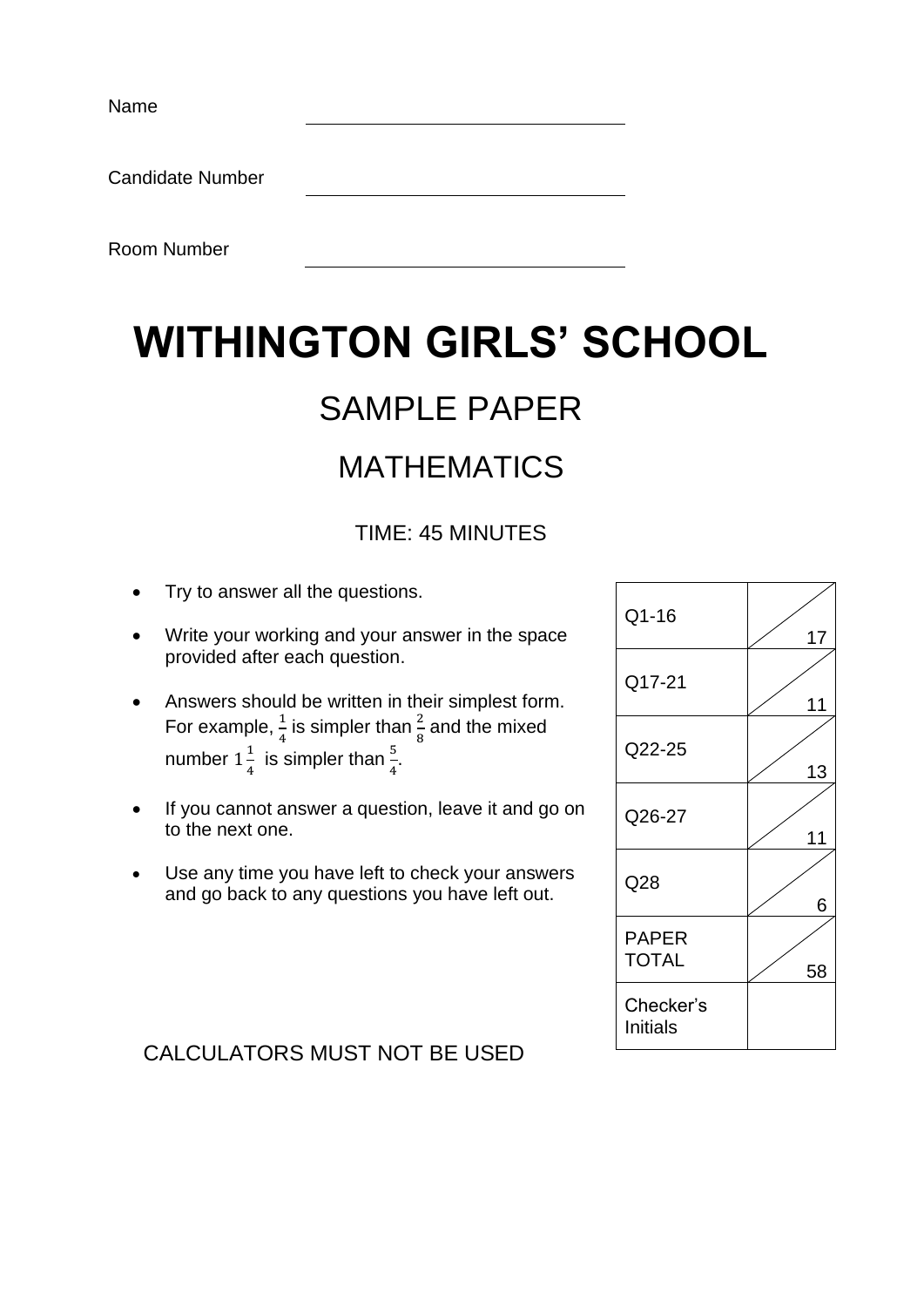| Name |                                   |     | Cand no.                                     | Do not<br>write in<br>this<br>margin |  |
|------|-----------------------------------|-----|----------------------------------------------|--------------------------------------|--|
| 1.   | Work out 422 - 265                | 2.  | Work out $734 \times 27$                     |                                      |  |
|      |                                   |     |                                              |                                      |  |
|      |                                   |     |                                              | $\mathbf{1}$<br>$\mathbf{1}$         |  |
|      |                                   |     |                                              |                                      |  |
|      |                                   |     |                                              |                                      |  |
| 3.   | Work out 45% of 60                | 4.  | Work out $1960 \div 8$                       |                                      |  |
|      |                                   |     |                                              | $\mathbf{1}$                         |  |
|      |                                   |     |                                              | $\mathbf{1}$                         |  |
|      |                                   |     |                                              |                                      |  |
| 5.   | Work out $5\cdot 75\times 5$      | 6.  | Work out $10 \div 1\frac{1}{4}$              |                                      |  |
|      |                                   |     |                                              |                                      |  |
|      |                                   |     |                                              | $\mathbf{1}$                         |  |
|      |                                   |     |                                              | $\mathbf{1}$                         |  |
|      |                                   |     |                                              |                                      |  |
| 7.   | What number goes in the box?<br>4 | 8.  | What number goes in the box?                 |                                      |  |
|      | of $36 = 16$                      |     | $8 - 1 -$<br>$= 3.4$                         | $\mathbf{1}$                         |  |
|      |                                   |     |                                              | $\mathbf{1}$                         |  |
|      |                                   |     |                                              |                                      |  |
| 9.   | Subtract $\frac{3}{4}$ from 4.15  | 10. | What is the next number in this<br>sequence? |                                      |  |
|      |                                   |     | 17, 13, 9, 5,                                | $\mathbf{1}$                         |  |
|      |                                   |     |                                              | $\mathbf{1}$                         |  |
|      |                                   |     |                                              |                                      |  |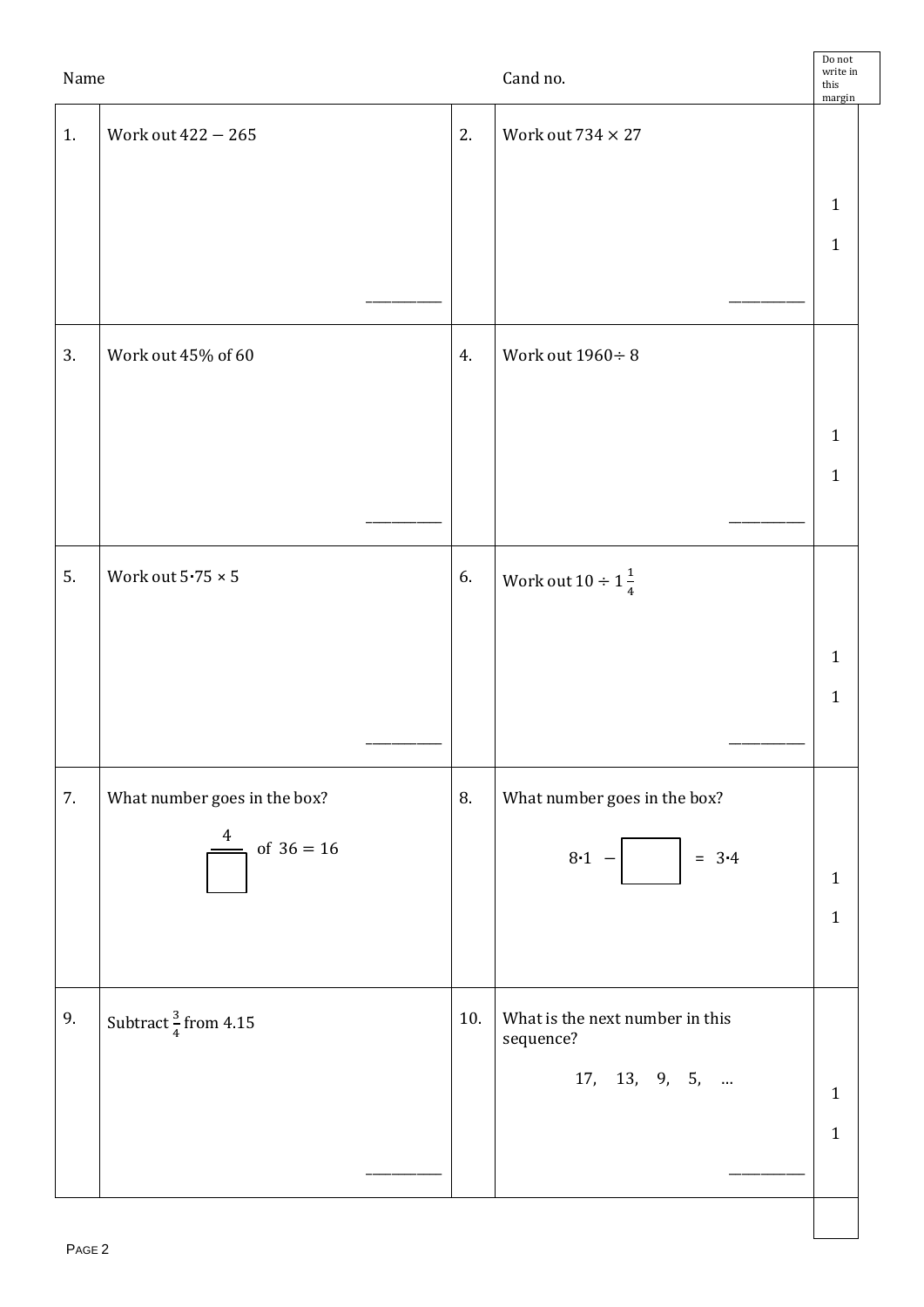| Name | Cand no.                                                                             |    | $\operatorname{\mathsf{Do}}$ not<br>write in<br>this<br>margin |  |
|------|--------------------------------------------------------------------------------------|----|----------------------------------------------------------------|--|
| 11.  | 9 cups of tea cost £19.80.<br>How much does one cup cost?                            |    |                                                                |  |
|      |                                                                                      | £  | $\mathbf{1}$                                                   |  |
| 12.  | Work out $\sqrt{49}+6^2$                                                             |    | $\mathbf{1}$                                                   |  |
| 13.  | 7 oranges cost £2.80. Find the cost of 5 oranges.                                    |    |                                                                |  |
|      |                                                                                      | E  | $\mathbf{1}$                                                   |  |
| 14.  | What is $\frac{1}{5}$ of 20% of 50?                                                  |    |                                                                |  |
|      |                                                                                      |    | $\mathbf{1}$                                                   |  |
| 15.  | The numbers 14, 15, 17 and $x$ have a range of 7. Find two possible values for $x$ . |    |                                                                |  |
|      |                                                                                      | or | $\mathbf{1}$                                                   |  |
| 16.  | You are given that $35 \times 24 = 840$ .<br>Use this fact to work out               |    |                                                                |  |
|      | (a) $840 \div 240$                                                                   |    | $\mathbf{1}$                                                   |  |
|      | (b) $840 \div 0.35$                                                                  |    | $\mathbf{1}$                                                   |  |
|      |                                                                                      |    |                                                                |  |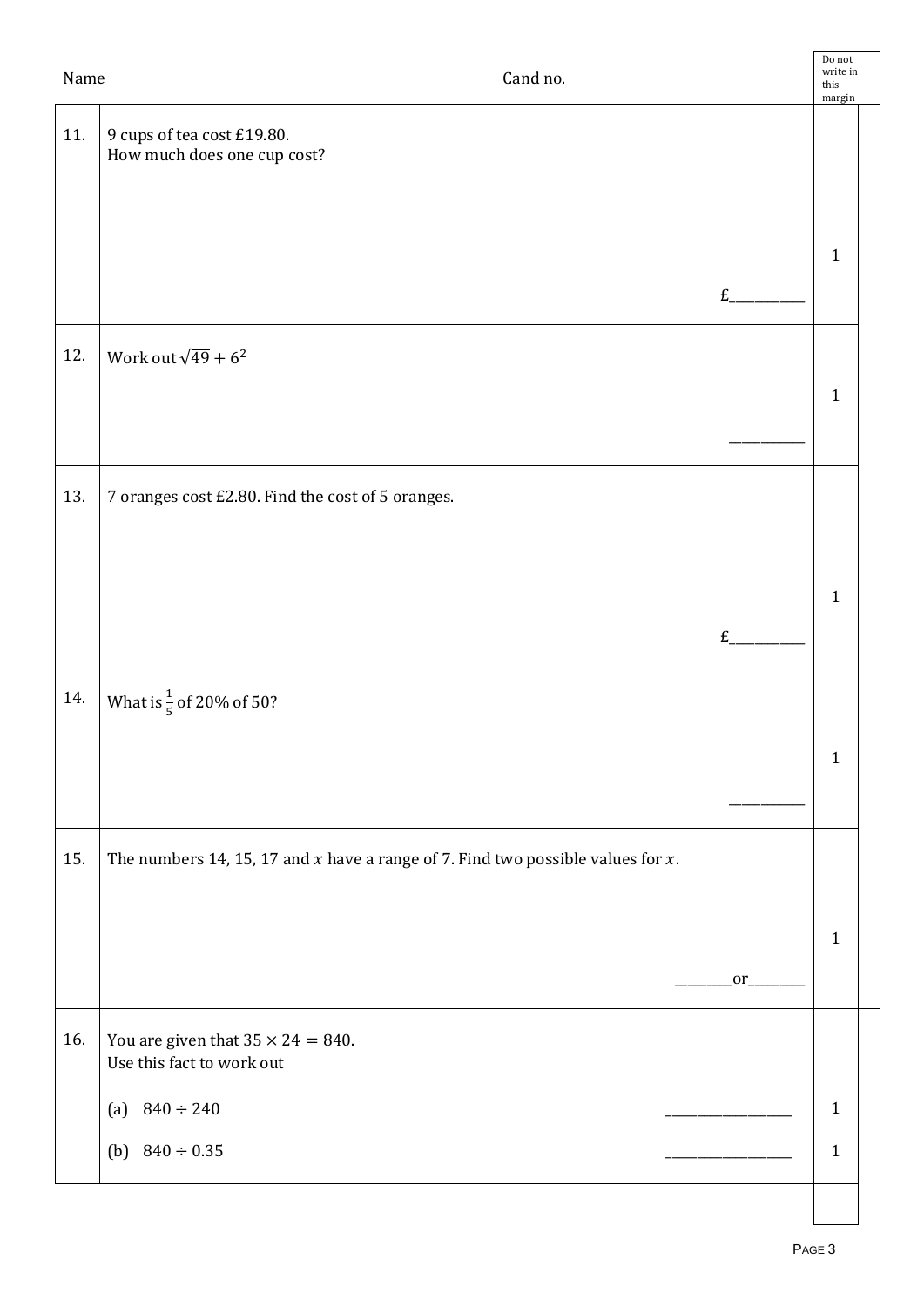| Name | Cand no.                                                                                                                                                                                                                                                                                                                                                                             | Do not<br>write in<br>this<br>margin |  |
|------|--------------------------------------------------------------------------------------------------------------------------------------------------------------------------------------------------------------------------------------------------------------------------------------------------------------------------------------------------------------------------------------|--------------------------------------|--|
| 17.  | Crack the code and translate the message.<br>$\mathbf{2}$<br>3<br>N                                                                                                                                                                                                                                                                                                                  |                                      |  |
|      | M<br>G<br>В<br>S<br>Н<br>$\mathsf R$<br>O<br>E<br>Q<br>P<br>Κ<br>W                                                                                                                                                                                                                                                                                                                   |                                      |  |
|      | $\mathbf{3}$<br>2<br>2<br>4                                                                                                                                                                                                                                                                                                                                                          | $\mathbf{1}$                         |  |
|      |                                                                                                                                                                                                                                                                                                                                                                                      |                                      |  |
| 18.  | Anisha works in a shop.<br>She is paid £7.50 an hour during the week and £9.50 an hour at weekends.<br>Anisha can get a lift with her mum to work during the week but has to go on the train if she<br>works at the weekend. A return (there and back) train ticket costs £5.20.<br>How much would Anisha take home if she works 8 hours during the week and 4 hours on<br>Saturday. |                                      |  |
|      | £                                                                                                                                                                                                                                                                                                                                                                                    | $\mathbf{1}$<br>1                    |  |
| 19.  | ABC is an isosceles triangle with<br>8<br>$AC = BC$<br>7<br>On the grid, mark with a cross $(x)$ two possible<br>Α<br>6<br>positions for the point C.<br>5<br>B<br>3<br>$\overline{\mathbf{2}}$<br>0<br>۱o<br>$\overline{5}$<br>$-2$<br>$-1$<br>$\overline{2}$<br>3<br>6<br>$\overline{7}$<br>$\mathbf{1}$<br>$\overline{4}$<br>8                                                    | $\mathbf{1}$                         |  |
|      |                                                                                                                                                                                                                                                                                                                                                                                      |                                      |  |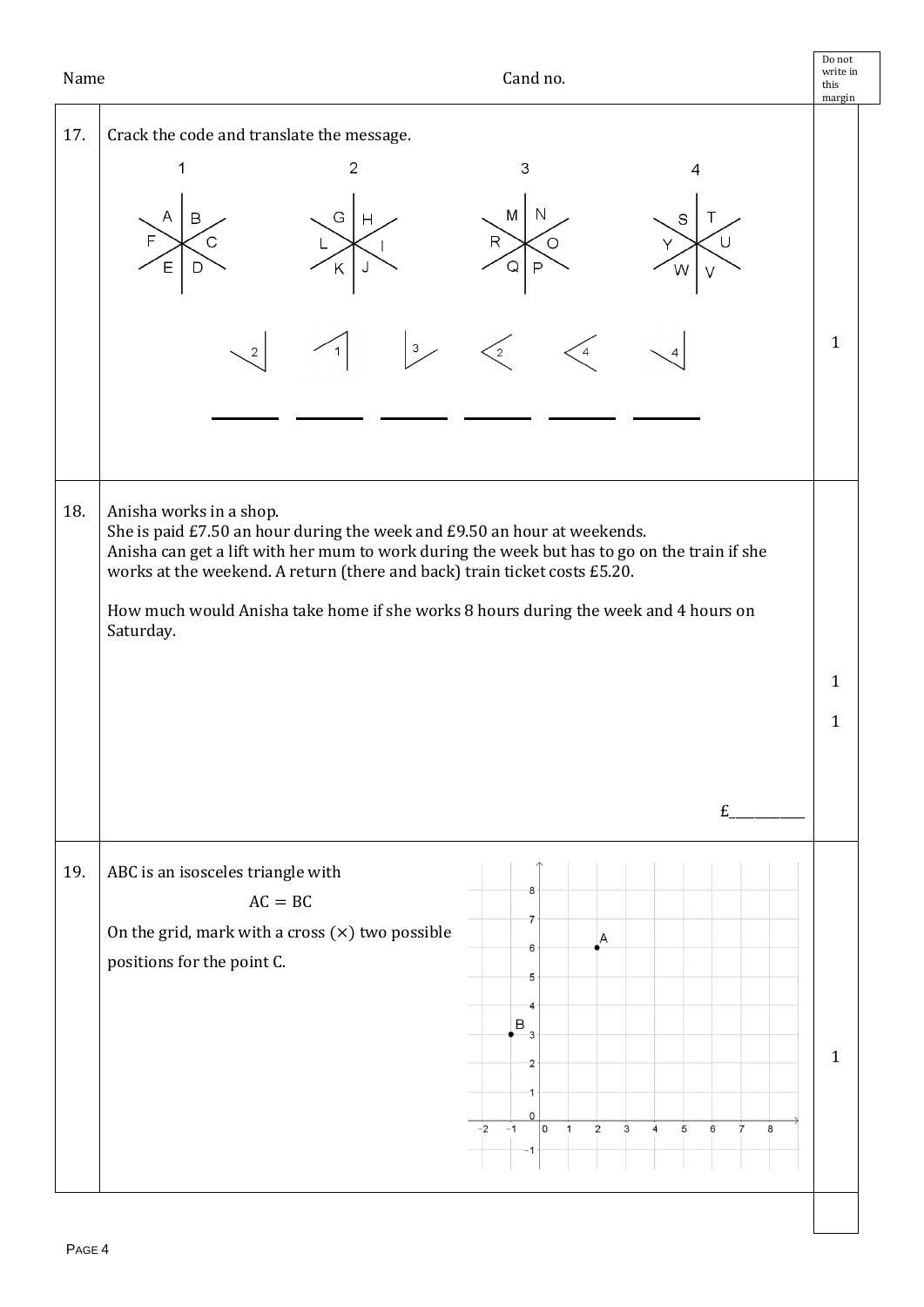| Name | Cand no.                                                                                                                                                                                                     | Do not<br>write in<br>this<br>margin |  |
|------|--------------------------------------------------------------------------------------------------------------------------------------------------------------------------------------------------------------|--------------------------------------|--|
| 20.  | A train stopped at Stockport station.<br>42 people got off and 60 people got on.<br>There were 322 people on the train when it left Stockport.<br>How many were on the train before it stopped at Stockport? | $\mathbf{1}$<br>$\mathbf{1}$         |  |
| 21.  | ⊗ means square the first number and then add three times the second number                                                                                                                                   |                                      |  |
|      | $a \otimes b = a^2 + 3b$                                                                                                                                                                                     |                                      |  |
|      | $5 \otimes 2 = 25 + 3 \times 2 = 31$<br>For example:                                                                                                                                                         |                                      |  |
|      |                                                                                                                                                                                                              |                                      |  |
|      | Find values for $\blacksquare$ , $\ast$ and $\blacklozenge$ .                                                                                                                                                |                                      |  |
|      | (a) $4 \otimes 5 = \blacksquare$                                                                                                                                                                             |                                      |  |
|      |                                                                                                                                                                                                              |                                      |  |
|      |                                                                                                                                                                                                              | $\mathbf{1}$                         |  |
|      | $\blacksquare =$<br>(b) $6 \otimes$ $* = 48$                                                                                                                                                                 |                                      |  |
|      |                                                                                                                                                                                                              | $\mathbf{1}$                         |  |
|      |                                                                                                                                                                                                              | $\mathbf{1}$                         |  |
|      |                                                                                                                                                                                                              |                                      |  |
|      | (c) $\bullet$ $\otimes$ 5 = 79                                                                                                                                                                               |                                      |  |
|      |                                                                                                                                                                                                              |                                      |  |
|      |                                                                                                                                                                                                              | $\mathbf{1}$                         |  |
|      |                                                                                                                                                                                                              | $\mathbf{1}$                         |  |
|      |                                                                                                                                                                                                              |                                      |  |
|      |                                                                                                                                                                                                              |                                      |  |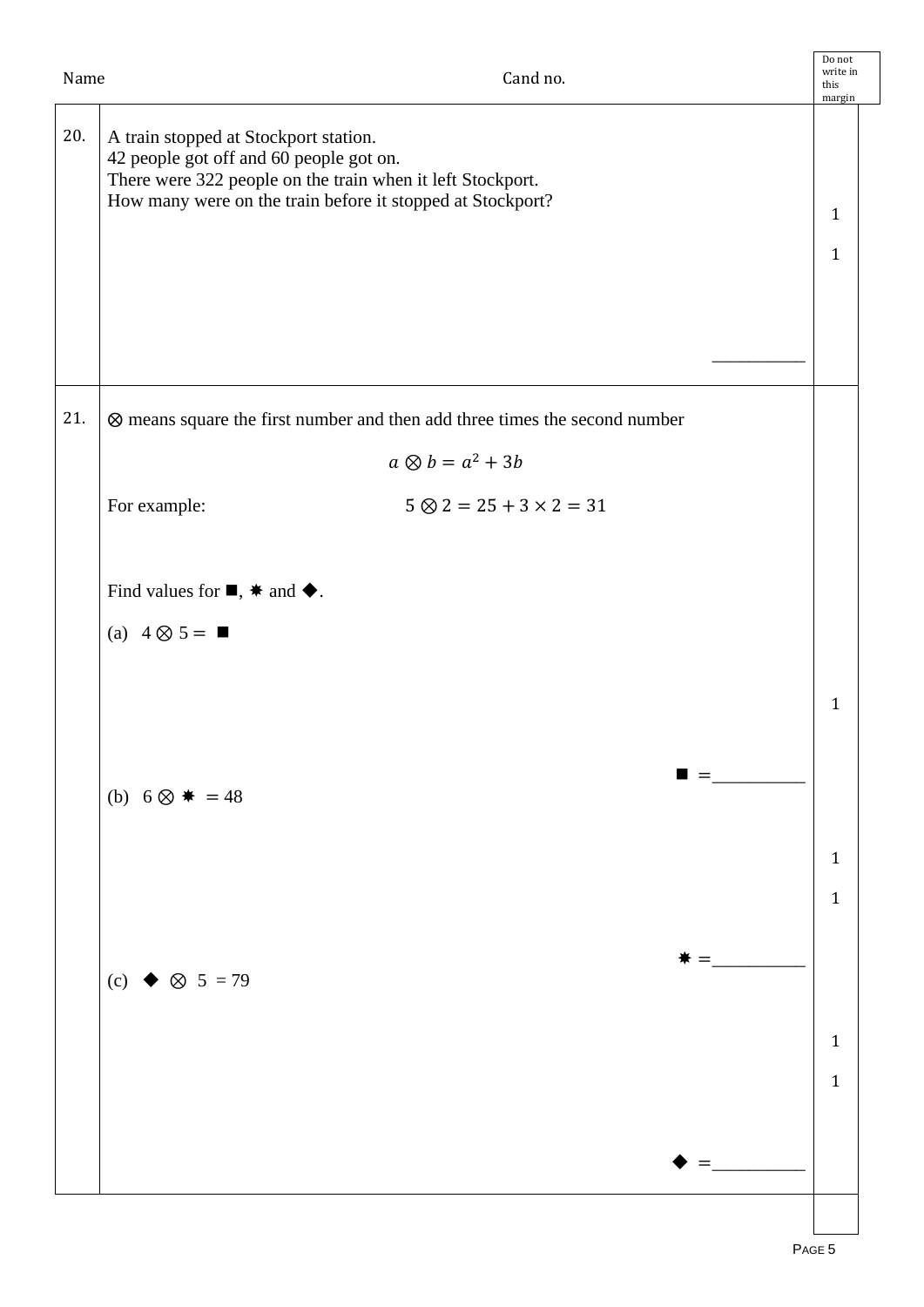| Name |                                                                                                                                                                                                    |             |                  |                  |                     |                  | Cand no. |       | Do not<br>write in<br>this<br>margin |
|------|----------------------------------------------------------------------------------------------------------------------------------------------------------------------------------------------------|-------------|------------------|------------------|---------------------|------------------|----------|-------|--------------------------------------|
| 22.  | In the following subtraction, $a$ , $b$ , $c$ and $d$ are single digits. Work out what they are.                                                                                                   |             |                  |                  |                     |                  |          |       |                                      |
|      |                                                                                                                                                                                                    |             | $\boldsymbol{d}$ | 7 <sup>7</sup>   | $\mathbf{3}$        | $\pmb{a}$        |          |       |                                      |
|      |                                                                                                                                                                                                    |             | $\mathbf{1}$     |                  | $c \quad 2 \quad 5$ |                  |          |       |                                      |
|      |                                                                                                                                                                                                    |             | $2^{\circ}$      |                  | 9 $\boldsymbol{b}$  | 3                |          |       | $\mathbf{1}$                         |
|      | $a =$                                                                                                                                                                                              |             |                  |                  |                     |                  | $c =$    | $d =$ | $\mathbf{1}$                         |
|      |                                                                                                                                                                                                    |             |                  |                  |                     |                  |          |       |                                      |
|      | In the following multiplication, $f$ , $g$ , $h$ and $k$ are single digits. Work out what they are.                                                                                                |             |                  |                  |                     |                  |          |       |                                      |
|      |                                                                                                                                                                                                    |             | $\boldsymbol{k}$ | $\boldsymbol{h}$ | $\boldsymbol{g}$    | $\overline{4}$   |          |       |                                      |
|      |                                                                                                                                                                                                    | $\times$    |                  |                  |                     | $\boldsymbol{9}$ |          |       |                                      |
|      |                                                                                                                                                                                                    | $2^{\circ}$ | $\overline{2}$   | $\mathbf{0}$     | $\, 8$              | $\boldsymbol{f}$ |          |       | $\mathbf{1}$                         |
|      |                                                                                                                                                                                                    |             |                  |                  |                     |                  |          |       | $\mathbf{1}$                         |
|      |                                                                                                                                                                                                    |             |                  |                  |                     |                  |          |       | $\mathbf{1}$                         |
|      |                                                                                                                                                                                                    |             |                  |                  |                     |                  |          |       |                                      |
|      |                                                                                                                                                                                                    |             |                  |                  |                     |                  |          |       |                                      |
|      |                                                                                                                                                                                                    |             |                  |                  |                     |                  |          |       |                                      |
| 23.  | Pavanna and Naomi share some money in the ratio 2:3.<br>Naomi divides her share between her friends Maria and Grace in the ratio 3:4.<br>Maria receives £27, how much money was originally shared? |             |                  |                  |                     |                  |          |       |                                      |
|      |                                                                                                                                                                                                    |             |                  |                  |                     |                  |          |       |                                      |
|      |                                                                                                                                                                                                    |             |                  |                  |                     |                  |          |       |                                      |
|      |                                                                                                                                                                                                    |             |                  |                  |                     |                  |          |       |                                      |
|      |                                                                                                                                                                                                    |             |                  |                  |                     |                  |          |       | $\mathbf{1}$                         |
|      |                                                                                                                                                                                                    |             |                  |                  |                     |                  |          |       | $\mathbf{1}$                         |
|      |                                                                                                                                                                                                    |             |                  |                  |                     |                  |          |       | $\mathbf{1}$                         |
|      |                                                                                                                                                                                                    |             |                  |                  |                     |                  |          | E     |                                      |
|      |                                                                                                                                                                                                    |             |                  |                  |                     |                  |          |       |                                      |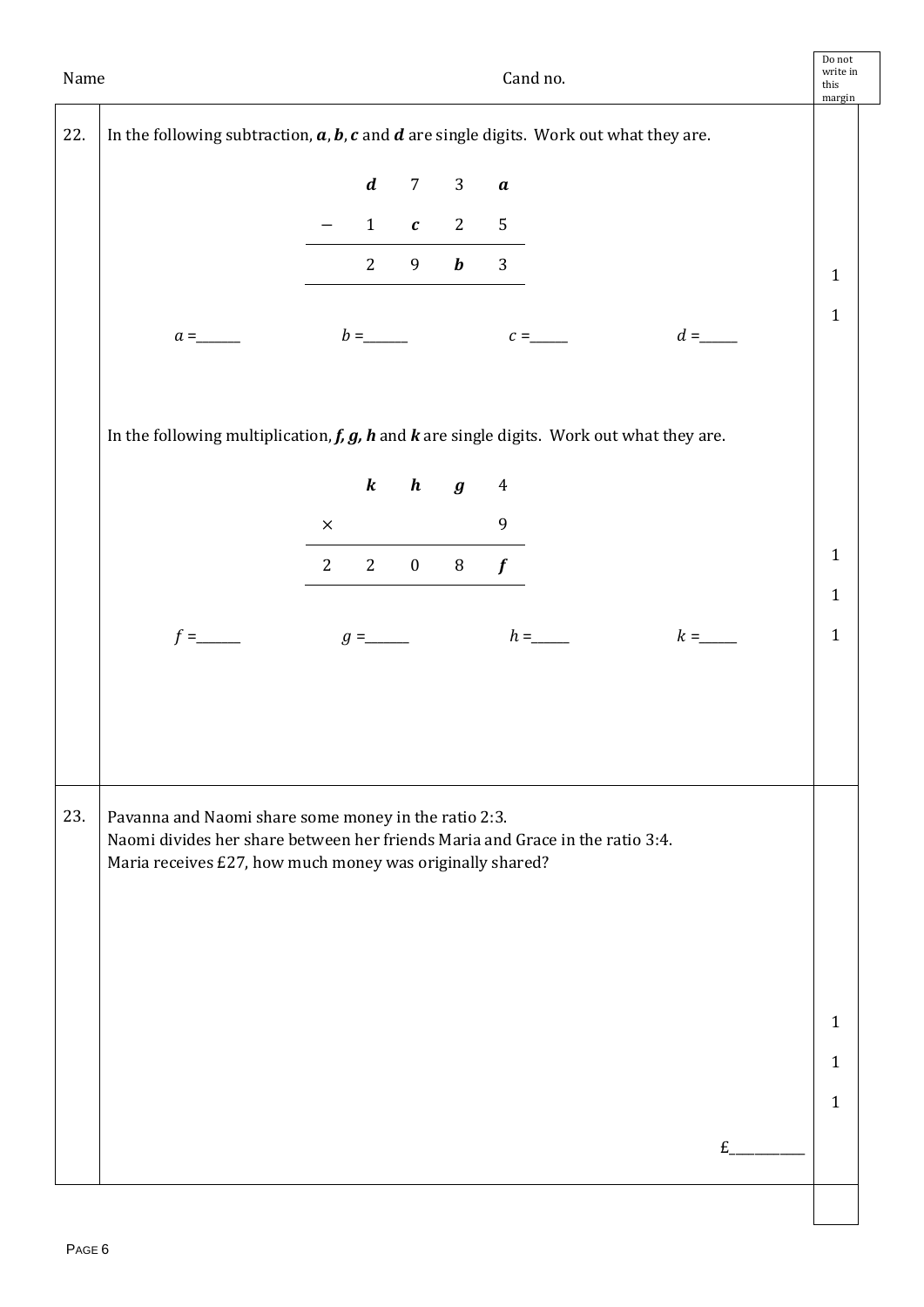| 24.<br>Each shape stands for a number.<br>Total<br>85<br>т<br>Total<br>53                                        |                                              |
|------------------------------------------------------------------------------------------------------------------|----------------------------------------------|
|                                                                                                                  |                                              |
|                                                                                                                  |                                              |
| Find the value of one triangle and one circle.                                                                   |                                              |
|                                                                                                                  | $\mathbf{1}$<br>$\mathbf{1}$<br>$\mathbf{1}$ |
| $=$                                                                                                              |                                              |
| 25.<br>ABC is a straight line.<br>Triangle BCD is isosceles.<br>B<br>C<br>$25^\circ$<br>$\boldsymbol{\chi}$<br>D |                                              |
| Find the size of the angle $x$ .                                                                                 | $\mathbf{1}$<br>$\mathbf{1}$                 |
| $x =$                                                                                                            | $\mathbf 0$                                  |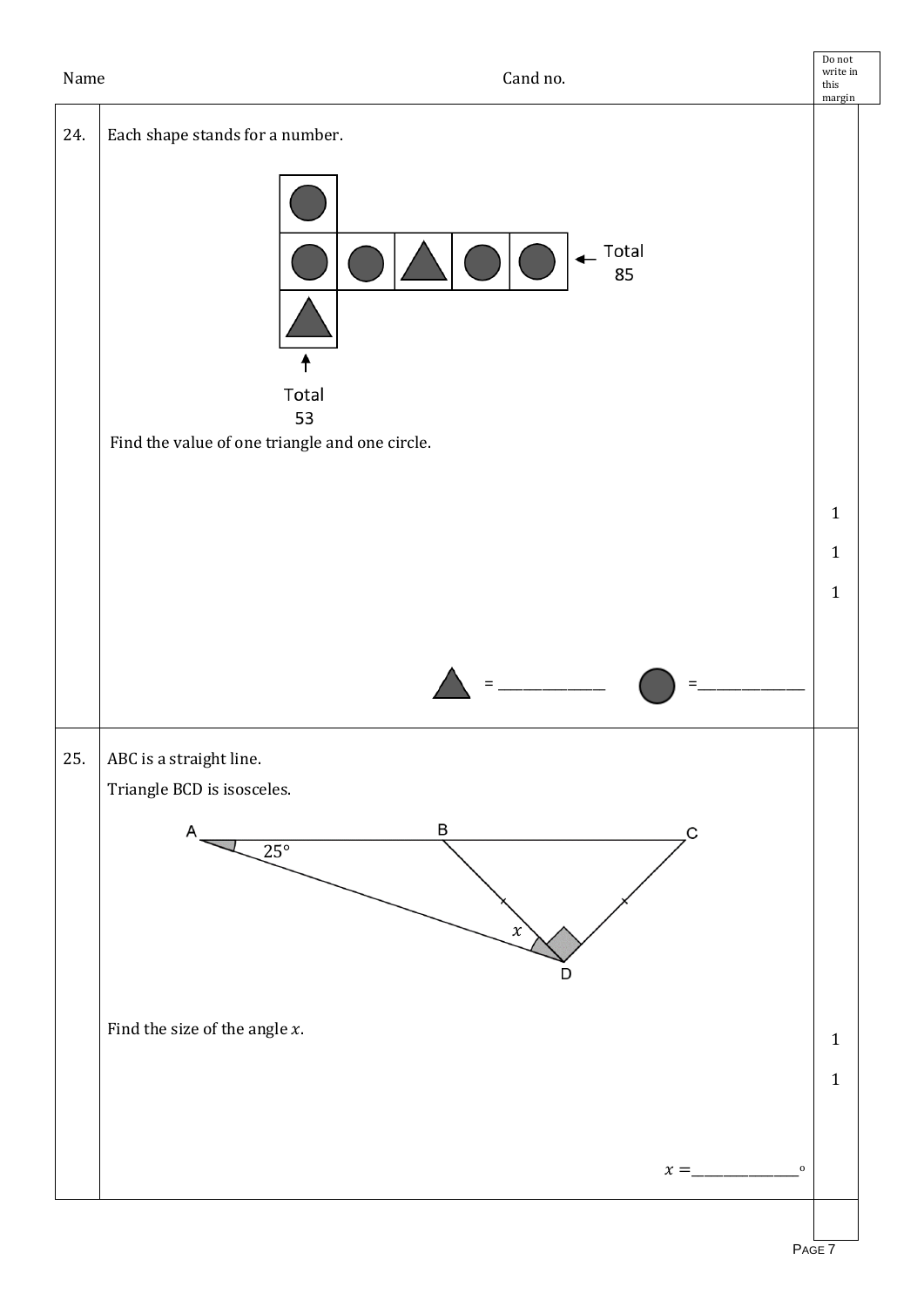| Name | Cand no.                                                                                           | Do not<br>write in<br>this<br>margin |
|------|----------------------------------------------------------------------------------------------------|--------------------------------------|
| 26.  | Sana has four identical rectangles each measuring 8cm by 3cm.<br>$8 \; \mathrm{cm}$<br>$\int$ 3 cm |                                      |
|      | She joins them together to make a large square with a smaller square inside it.                    |                                      |
|      |                                                                                                    |                                      |
|      | (a) What is the perimeter of the larger square?                                                    | $\mathbf{1}$                         |
|      | cm                                                                                                 |                                      |
|      | (b) What is the area of the smaller square?                                                        |                                      |
|      |                                                                                                    | $\mathbf{1}$                         |
|      | $\text{cm}^2$                                                                                      |                                      |
|      | (c) Zara has used a different set of four identical rectangles to make this shape.                 |                                      |
|      | The area of the large square is 169 cm <sup>2</sup> .                                              |                                      |
|      | The perimeter of the smaller square is 20 cm.<br>What is the length and width of one rectangle?    | $\mathbf{1}$                         |
|      |                                                                                                    | $\mathbf{1}$                         |
|      |                                                                                                    | $\mathbf{1}$                         |
|      | $width = \_ cm$                                                                                    |                                      |
|      |                                                                                                    |                                      |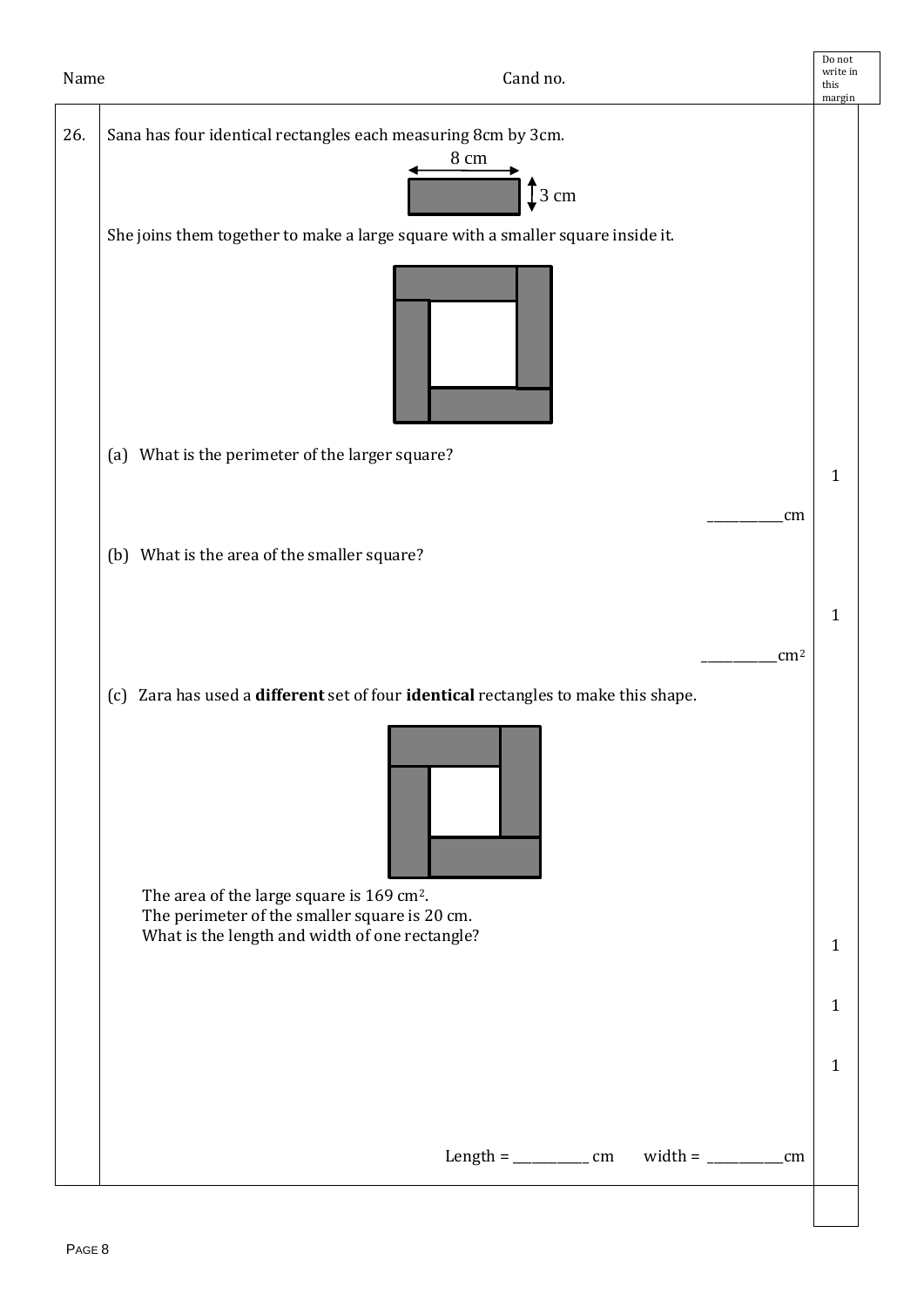